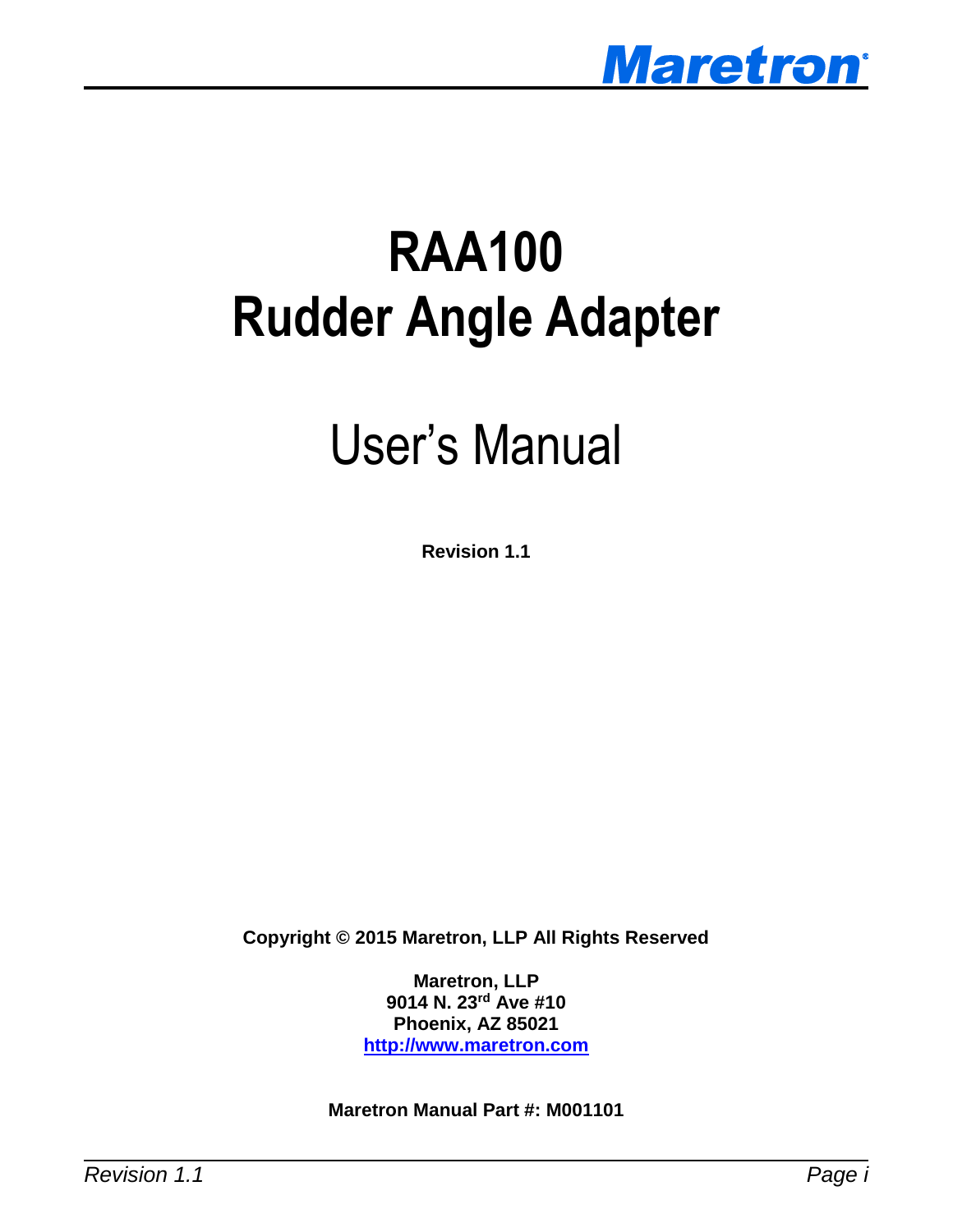# **Revision History**

| <b>Revision</b> | <b>Description</b>                                         |
|-----------------|------------------------------------------------------------|
| 1.0             | <b>Original document</b>                                   |
| 1.1             | Updated DSM200 references to DSM150/DSM250 and N2KAnalyzer |
|                 | <b>Typographical corrections</b>                           |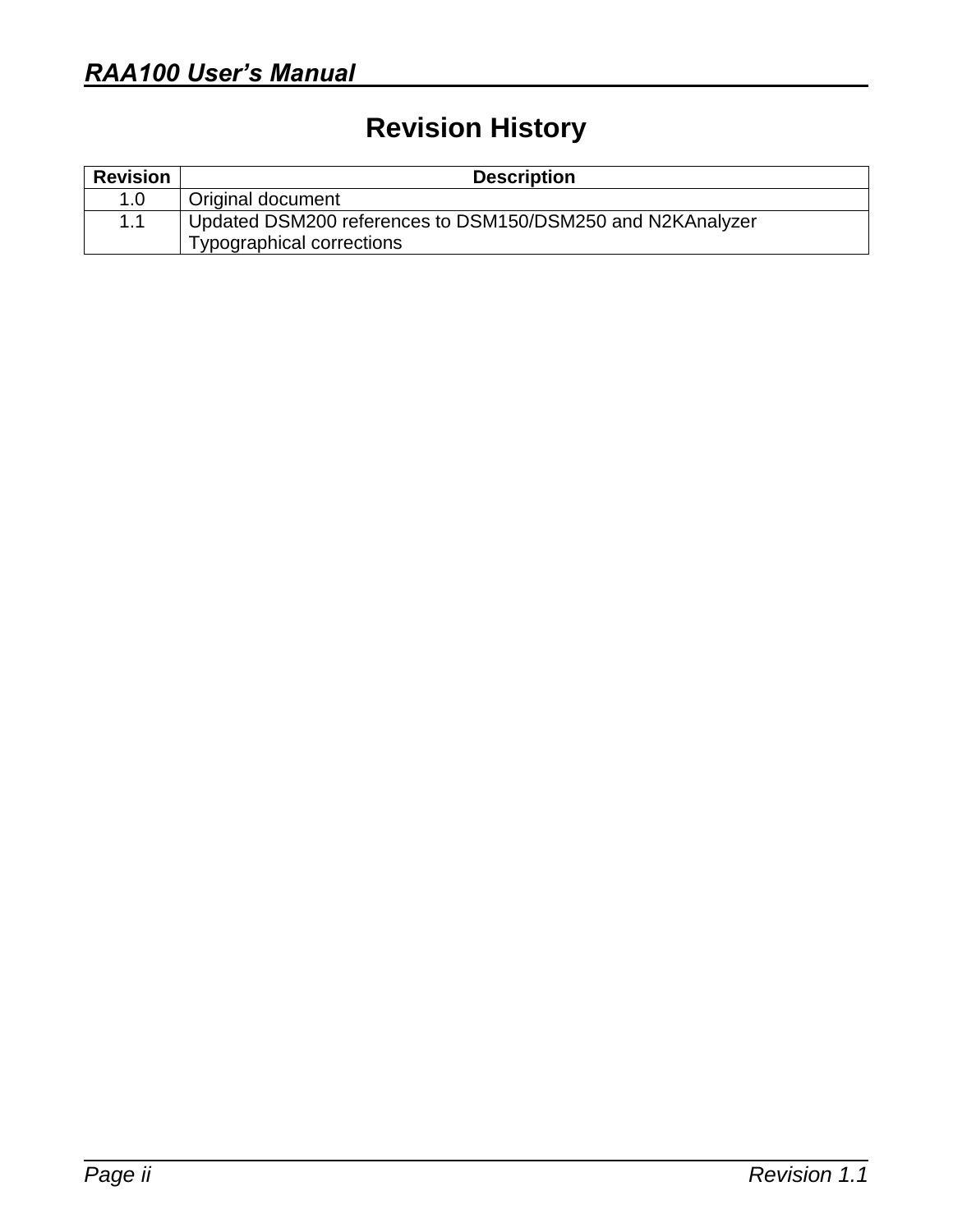

# **Table of Contents**

| $\mathbf{1}$   |                                                                         |  |
|----------------|-------------------------------------------------------------------------|--|
|                |                                                                         |  |
|                |                                                                         |  |
|                |                                                                         |  |
|                |                                                                         |  |
| $\overline{2}$ |                                                                         |  |
|                |                                                                         |  |
|                |                                                                         |  |
|                |                                                                         |  |
|                | 2.2.2 Mounting Location When Used Without Analog Gauge(s) 3             |  |
|                |                                                                         |  |
|                | 2.3.1 Connecting Attached Gray Cable to Analog Gauge or Rudder Sender 4 |  |
|                |                                                                         |  |
|                | 2.3.1.2 Connecting Attached Gray Cable to Rudder Angle Sender 5         |  |
|                |                                                                         |  |
| 3              |                                                                         |  |
|                |                                                                         |  |
|                |                                                                         |  |
|                |                                                                         |  |
|                | 3.2.1.1 Power Terminal to Sensor Terminal Resistance Measurement 7      |  |
|                | 3.2.1.2 Ground Terminal to Sensor Terminal Resistance Measurement8      |  |
|                |                                                                         |  |
|                |                                                                         |  |
|                |                                                                         |  |
| 4              |                                                                         |  |
| 5              |                                                                         |  |
| 6              |                                                                         |  |
| $\overline{7}$ |                                                                         |  |
| 8              |                                                                         |  |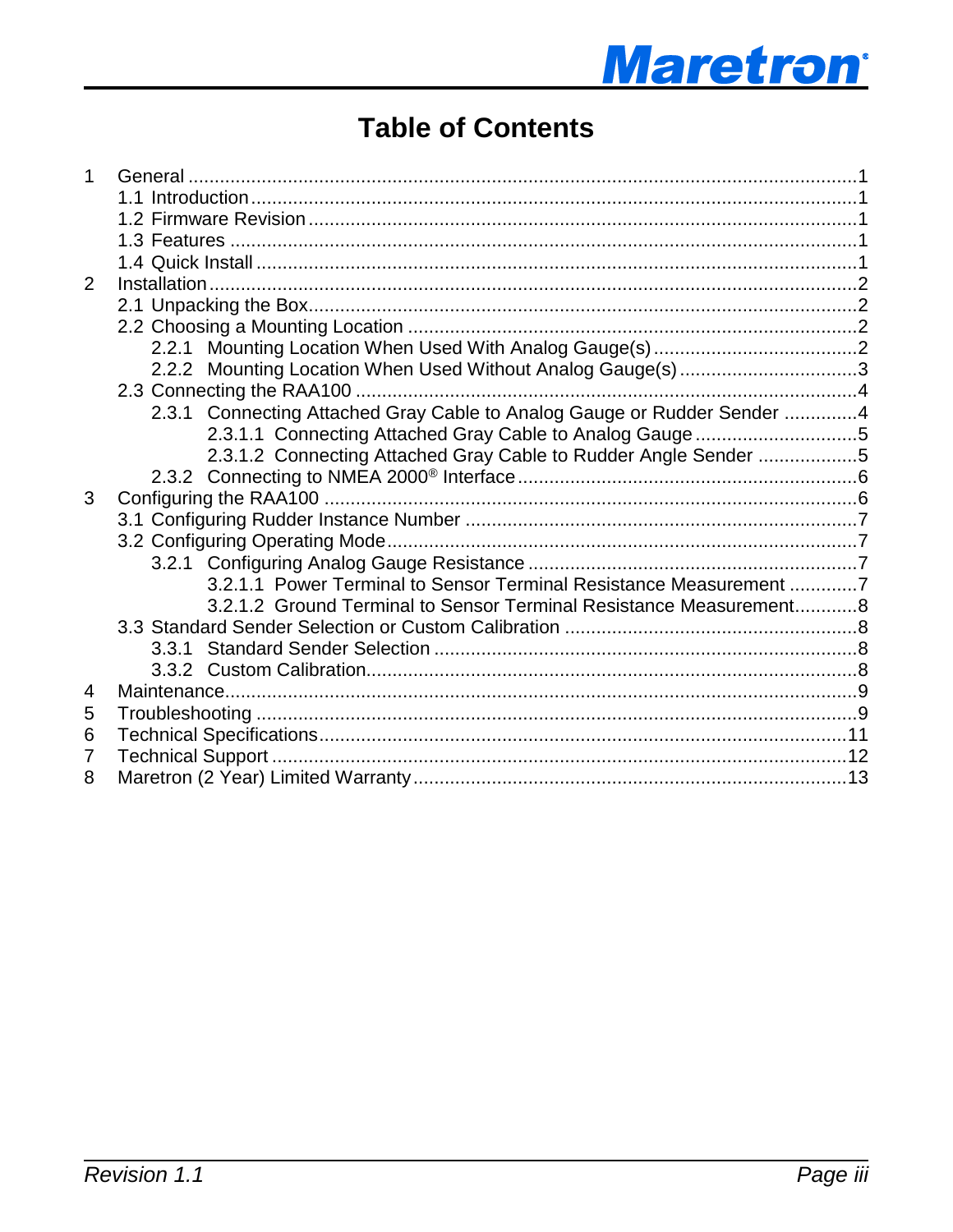# **Table of Figures**

# **List of Tables**

# **Table of Appendices**

|--|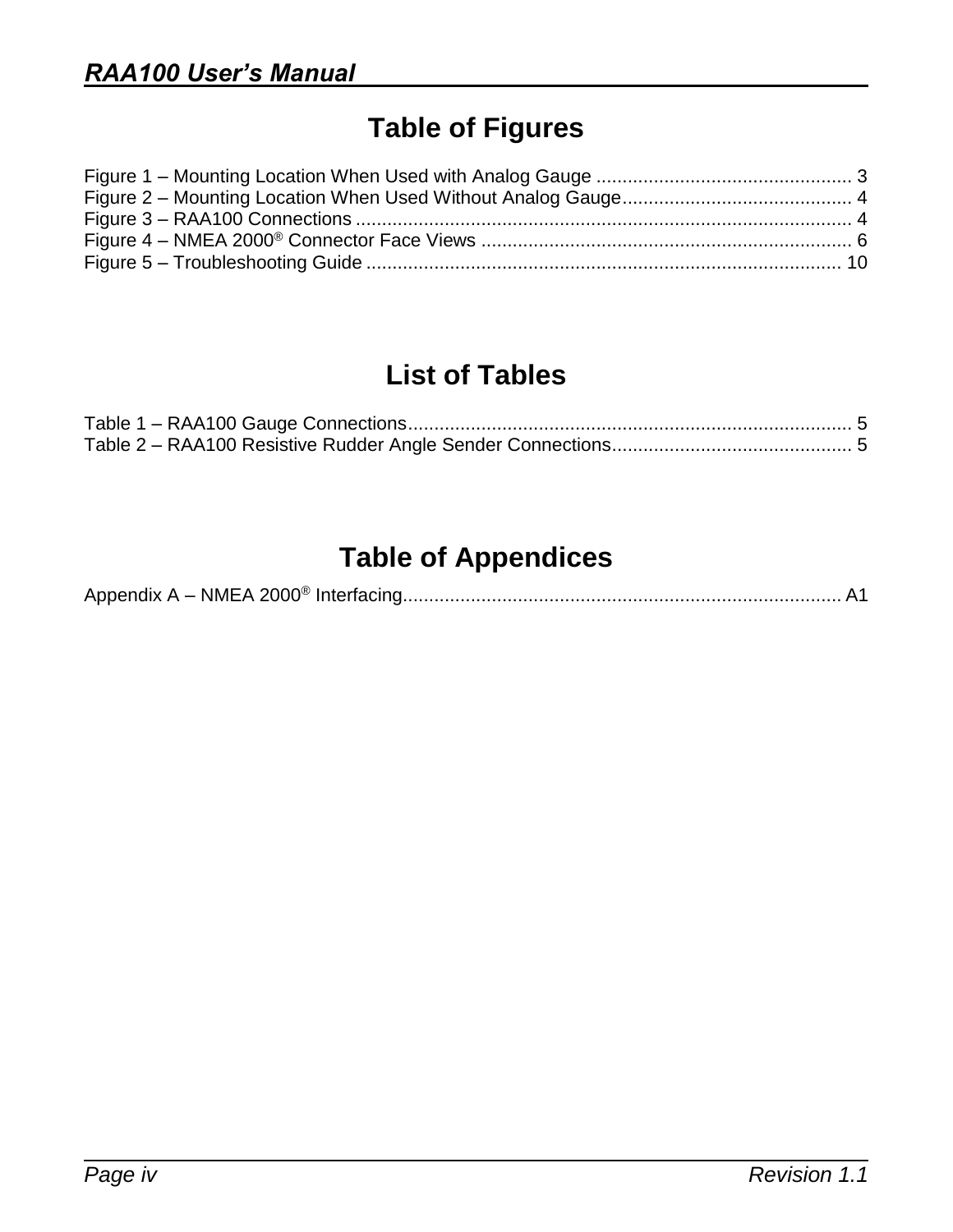

## <span id="page-4-0"></span>**1 General**

## <span id="page-4-1"></span>**1.1 Introduction**

Congratulations on your purchase of the Maretron Rudder Angle Adapter (RAA100). Maretron has designed and built your adapter to the highest standards for years of reliable, dependable, and accurate service.

The RAA100 is used to adapt commercially available rudder angle senders to the NMEA 2000® network. This allows you to observe the rudder angle anywhere on the vessel where there is an NMEA 2000® compatible display such as Maretron's N2KView® vessel monitoring system, or Maretron's DSM150 / DSM250 color graphics displays. The RAA100 is compatible with both the American standard (240-33 ohm) and the European standard (10-180 ohm) resistive senders. In fact, the RAA100 can be calibrated for any resistive sender with resistance values between 0 and 300 ohms. You can also use the RAA100 with analog gauges so you don't have to give up your existing gauges to enjoy the advantages of digitally networked information.

The Maretron RAA100 is designed to operate within the harsh demands of the marine environment. However, no piece of marine electronic equipment can function properly unless installed, calibrated, and maintained in the correct manner. Please read carefully and follow these instructions for installation, calibration, and usage of the Maretron RAA100 in order to ensure optimal performance.

## <span id="page-4-2"></span>**1.2 Firmware Revision**

This manual corresponds to RAA100 firmware revision 2.0.1.5.

## <span id="page-4-3"></span>**1.3 Features**

The Maretron RAA100 has the following features.

- NMEA 2000<sup>®</sup> Interface
- Adapts American standard (240-30 ohm) resistive senders to NMEA 2000<sup>®</sup> Network
- Adapts European standard (10-180 ohm) resistive senders to NMEA 2000<sup>®</sup> Network
- Can be Calibrated for any Resistive Sender Ranging from 0-300 Ohms or 300-0 Ohms
- Three Point Electronic Calibration eliminates need for Mechanical Adjustment or **Calibration**
- Can be Used Standalone Without Analog Gauges

## <span id="page-4-4"></span>**1.4 Quick Install**

Installing the Maretron RAA100 involves the following steps. Please refer to the individual sections for additional details.

- 1. Unpack the Box (Section [2.1\)](#page-5-1)
- 2. Choose a Mounting Location (Section [2.2\)](#page-5-2)
- 3. Connect the RAA100 (Section [2.3\)](#page-7-0)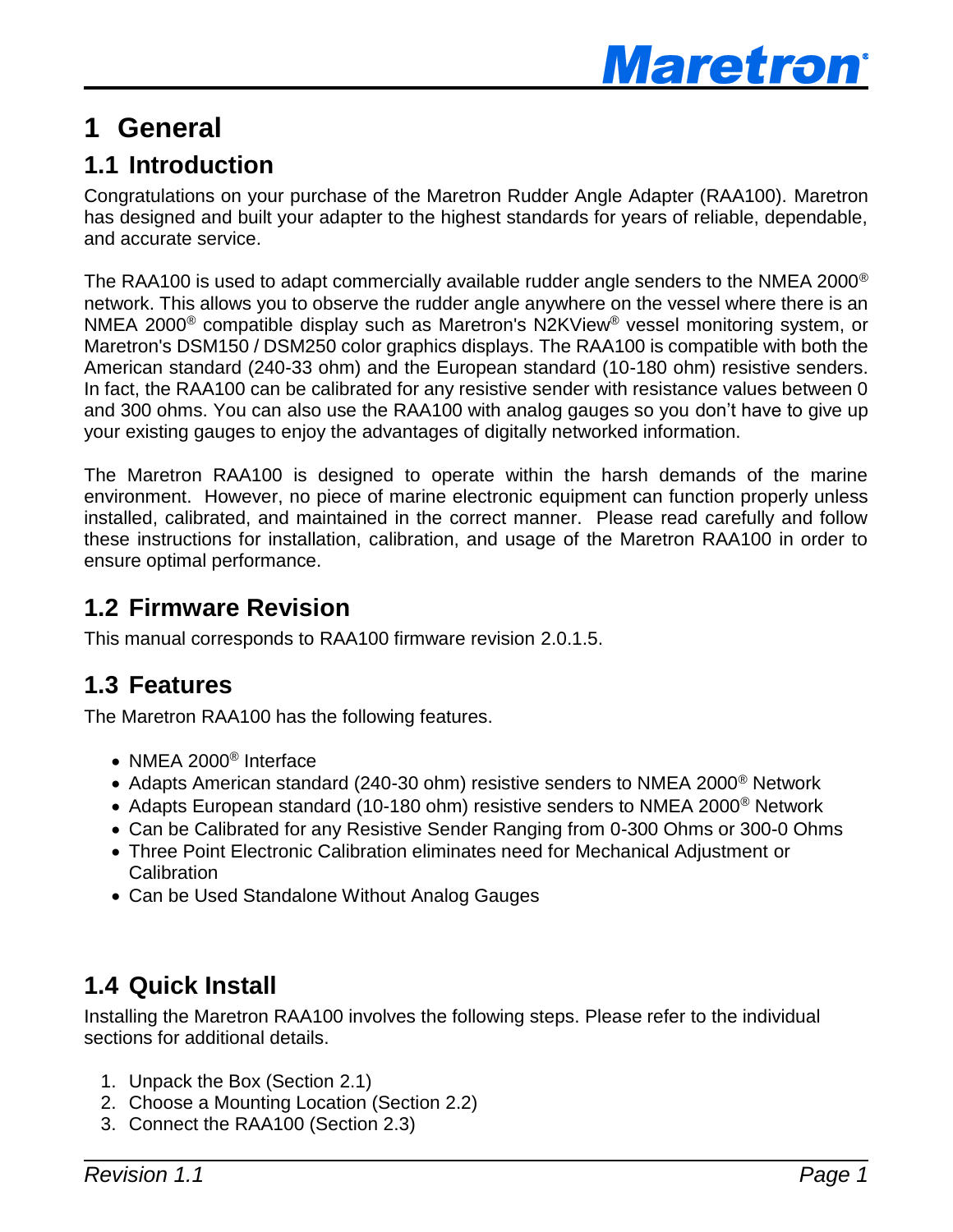- 4. Configure or Program the Rudder Instance Number (Section [3.1\)](#page-10-0)
- 5. Configure or Program the Operating Mode (Section [3.2\)](#page-10-1)
- 6. Configure or Program the Resistive Sender type: American or European (Section [3.3.1\)](#page-11-2)
- 7. Optional Custom Calibration (Section [3.3.2\)](#page-11-3)

## <span id="page-5-0"></span>**2 Installation**

## <span id="page-5-1"></span>**2.1 Unpacking the Box**

When unpacking the box containing the Maretron RAA100, you should find the following items.

- 1 RAA100 Rudder Angle Adapter
- 1 RAA100 User's Manual
- 1 Warranty Registration Card

If any of these items are missing or damaged, please contact Maretron.

## <span id="page-5-2"></span>**2.2 Choosing a Mounting Location**

The primary function of the RAA100 is to adapt commercially available resistive rudder angle senders to an NMEA 2000<sup>®</sup> network so that rudder angle information can be viewed anywhere on the vessel where there is an NMEA 2000® compatible display. The RAA100 can be used together with an analog gauge(s) (referred to as *NMEA 2000® / Analog Gauge Mode*), or it can be used standalone to power and sense the resistive sender without an analog gauge(s) (referred to as *NMEA 2000® Mode*). If you are using the RAA100 with an analog gauge(s) then refer to Section [2.2.1](#page-5-3) for determining an appropriate mounting location and skip Section [2.2.2.](#page-6-0) If you are using the RAA100 as a standalone adapter without attaching an analog gauge, then skip Section [2.2.1](#page-5-3) and refer to Section [2.2.2](#page-6-0) for determining an appropriate mounting location.

### <span id="page-5-3"></span>**2.2.1 Mounting Location When Used With Analog Gauge(s)**

The RAA100 has two primary connections: 1) the NMEA 2000® network connection, and 2) the analog gauge connection. Therefore, the RAA100 should be located between the NMEA 2000® trunk line and the analog gauge(s). The reason for choosing this location is because you will be connecting some of the wires within the RAA100's permanently attached gray cable to the gauge and not the actual sender located at the rudder. Maretron recommends placing the RAA100 within 15 feet of the gauge so the RAA100's permanently attached gray cable can be directly connected to the gauge without any splices (see [Figure 1\)](#page-6-1). You may also consider placing the RAA100 as close as possible to the NMEA 2000<sup>®</sup> trunk line so you can purchase the shortest or lowest cost NMEA 2000<sup>®</sup> drop cable. In fact, you can connect the RAA100 directly to a tee attached to the NMEA 2000® trunk so you don't have to purchase any drop cable. The actual mounting of the RAA100 is not critical and the unit can be mounted in any orientation. The RAA100, NMEA 2000<sup>®</sup> connector, and cable are all waterproof (rated IP67 – protected against temporary immersion in water) so you can mount the unit virtually anywhere. Once you have located a suitable mounting location, you can secure the RAA100 by placing wire ties with screw eyes on the attached cables next to the RAA100.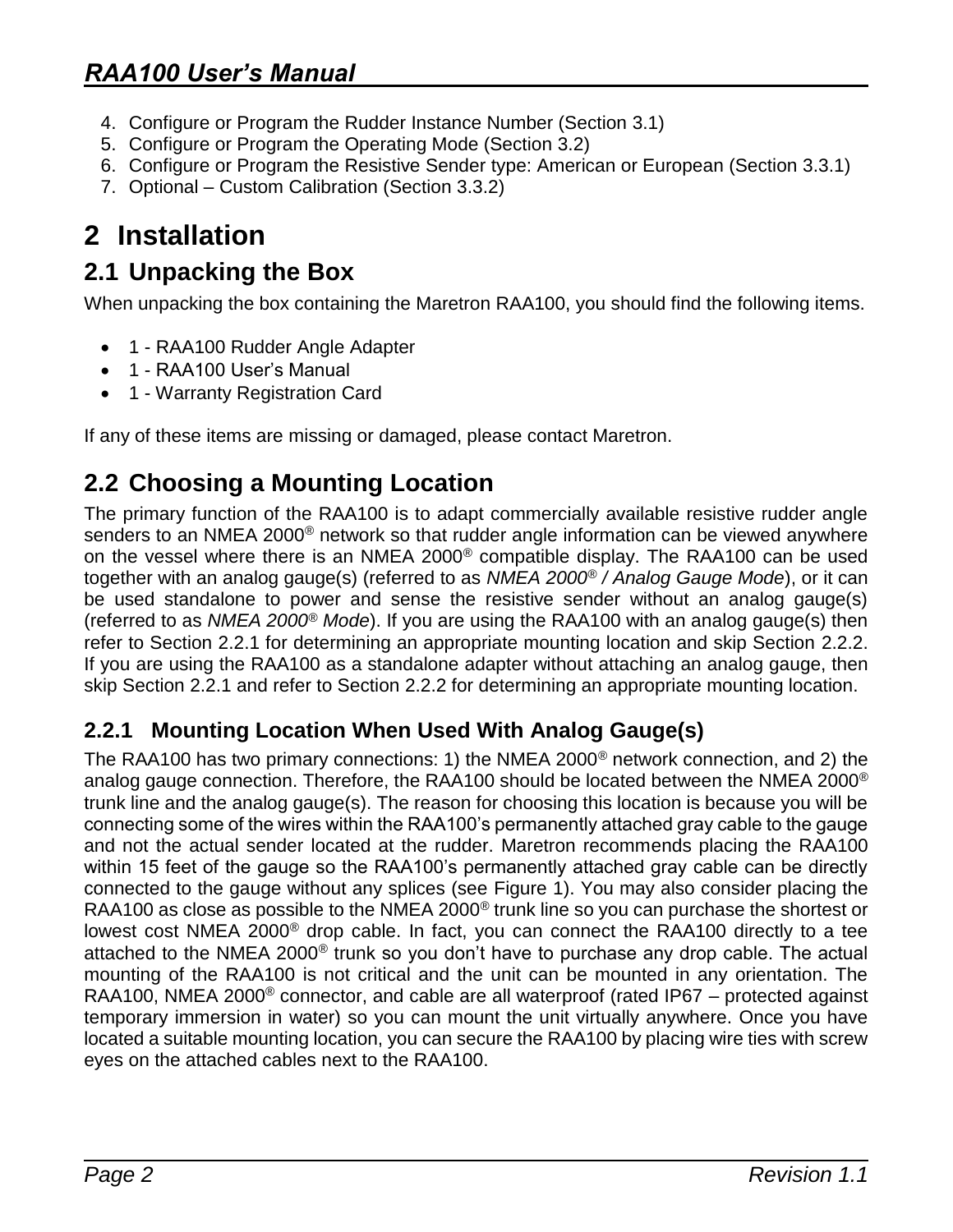



*Figure 1 – Mounting Location When Used with Analog Gauge*

#### <span id="page-6-1"></span><span id="page-6-0"></span>**2.2.2 Mounting Location When Used Without Analog Gauge(s)**

The RAA100 has two primary connections: 1) the NMEA 2000® network connection, and 2) the resistive rudder angle sender connection. Therefore, the RAA100 should be located between the NMEA 2000® trunk line and the resistive rudder angle sender. The reason for choosing this location is because you will be connecting some of the wires within the RAA100's permanently attached gray cable to the rudder angle sender. Maretron recommends placing the RAA100 within 15 feet of the rudder angle sender so the gray cable can be directly attached to the sender without any splices (see [Figure 2\)](#page-7-2). You may also consider placing the RAA100 as close as possible to the NMEA 2000® trunk line so you can purchase the shortest or lowest cost NMEA  $2000^\circ$  drop cable. In fact, you can connect the RAA100 directly to a tee attached to the NMEA  $2000^\circ$  trunk so you don't have to purchase any drop cable. The actual mounting of the RAA100 is not critical and the unit can be mounted in any orientation. The RAA100, NMEA 2000 $^{\circ}$ connector, and cable are all waterproof (rated IP67 – protected against temporary immersion in water) so you can mount the unit virtually anywhere. Once you have located a suitable mounting location, you can secure the RAA100 by placing wire ties with screw eyes on the attached cables near the RAA100.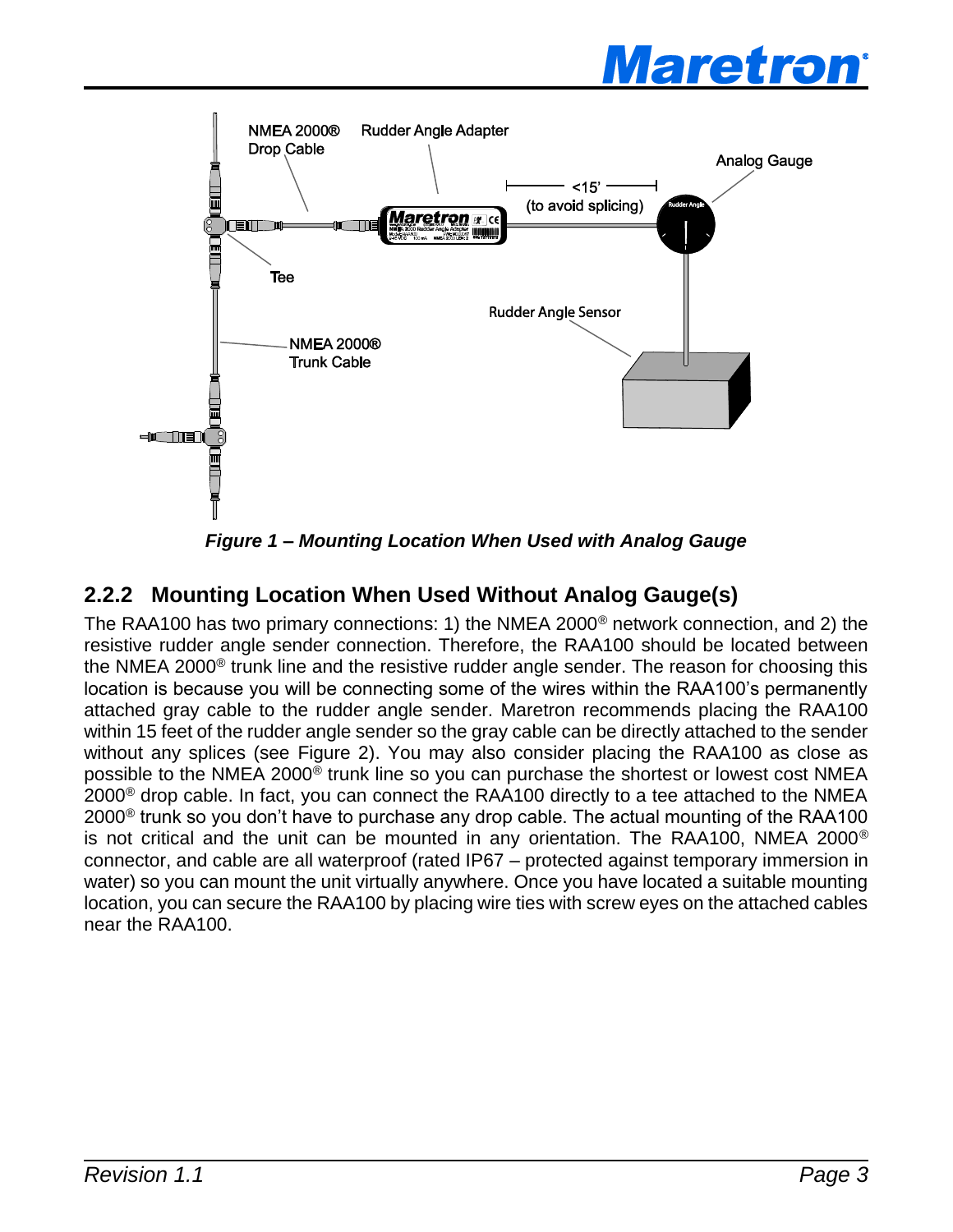

*Figure 2 – Mounting Location When Used Without Analog Gauge*

## <span id="page-7-2"></span><span id="page-7-0"></span>**2.3 Connecting the RAA100**

There are two connection points (see [Figure 3\)](#page-7-3) for the RAA100: 1) the permanently attached gray cable for connection to analog gauge or rudder angle sender, and 2) the NMEA 2000® connection. Refer to Section [2.3.1](#page-7-1) for making the gauge or rudder angle sender connection and Section [2.3.2](#page-9-0) for making NMEA 2000® connection.



*Figure 3 – RAA100 Connections*

### <span id="page-7-3"></span><span id="page-7-1"></span>**2.3.1 Connecting Attached Gray Cable to Analog Gauge or Rudder Sender**

The RAA100 can be used together with an analog gauge(s) (referred to as *NMEA 2000® / Analog Gauge Mode*), or it can be used stand-alone (referred to as *NMEA 2000® Mode*) to power and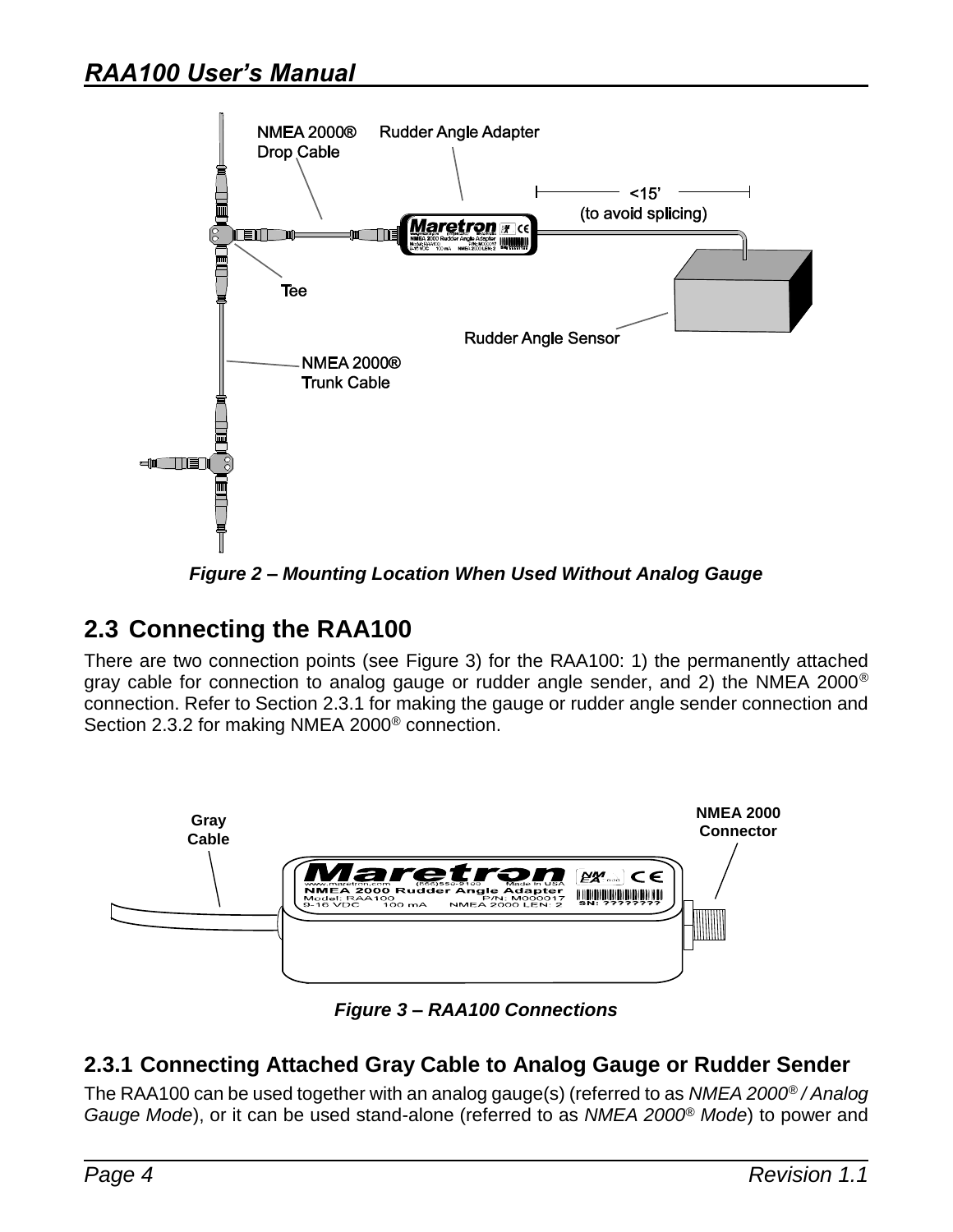

sense the resistive sender without an analog gauge(s). Connecting the RAA100's attached gray cable depends on how the RAA100 will be used. If you are using the RAA100 with an analog gauge(s) then refer to Section [2.3.1.1](#page-8-0) and skip Section [2.3.1.2.](#page-8-1) If you are using the RAA100 as a stand-alone adapter without attaching an analog gauge, then skip Section [2.3.1.1](#page-8-0) and refer to Section [2.3.1.2.](#page-8-1)

#### <span id="page-8-0"></span>**2.3.1.1 Connecting Attached Gray Cable to Analog Gauge**

Connecting the RAA100's permanently attached gray cable to the analog gauge does not require the removal of any wires between the gauge and the rudder angle sender. All connections normally made between the gauge and rudder angle sender stay in place and the RAA100 is simply connected to the terminals on the back of the gauge.

Not including the gauge light connections, analog gauges have three connection points or terminals: 1) power, 2) ground, and 3) sensor. The power connection may be marked with a plus sign "+", "+12V", or an "I" or "IGN", while the ground connection is usually marked with a minus sign "-", the earth ground symbol " $\frac{1}{2}$ ", or a "G" for ground, and the sensor connection is generally marked with an "S" for sensor or "G" for gauge. You might have to refer to the gauge documentation or schematic to determine the exact function of the three gauge terminals but it is important to distinguish which terminals are the power, ground, and sensor. Once you have determined the terminals on the back of the gauge, connect the wires found within the RAA100's permanently attached gray cable as shown in [Table 1](#page-8-2) using recommended wiring practices (i.e., ABYC, Coast Guard, NMEA, ISO, etc.).

| <b>Gauge Terminals</b>  | <b>Wire Color</b> |
|-------------------------|-------------------|
| Power (+, +12V, I, IGN) | Red               |
| Ground $(-, \pm, G)$    | <b>Black</b>      |
| Sensor (S, G)           | Green             |

*Table 1 – RAA100 Gauge Connections*

#### <span id="page-8-2"></span><span id="page-8-1"></span>**2.3.1.2 Connecting Attached Gray Cable to Rudder Angle Sender**

Resistive rudder angle senders have two terminals; 1) the sensor terminal and 2) the ground terminal. The sensor terminal is usually marked with an "S" for sensor or a "G" for gauge where the ground terminal is usually marked with a minus sign "-". A good way to determine which terminal is the ground is to observe which terminal is touching the metal housing; this will be the ground terminal. The sensor terminal will be insulated from the metal housing. Once you have determined the terminals on the resistive rudder angle sender, connect the wires found within the RAA100's permanently attached gray cable as shown in [Table 2](#page-8-3) using recommended wiring practices (i.e., ABYC, Coast Guard, NMEA, ISO, etc.).

| <b>Sender Terminals</b> | <b>Wire Color</b> |
|-------------------------|-------------------|
| Sensor (S, G)           | White             |
| Ground (-)              | <b>Black</b>      |

<span id="page-8-3"></span>*Table 2 – RAA100 Resistive Rudder Angle Sender Connections*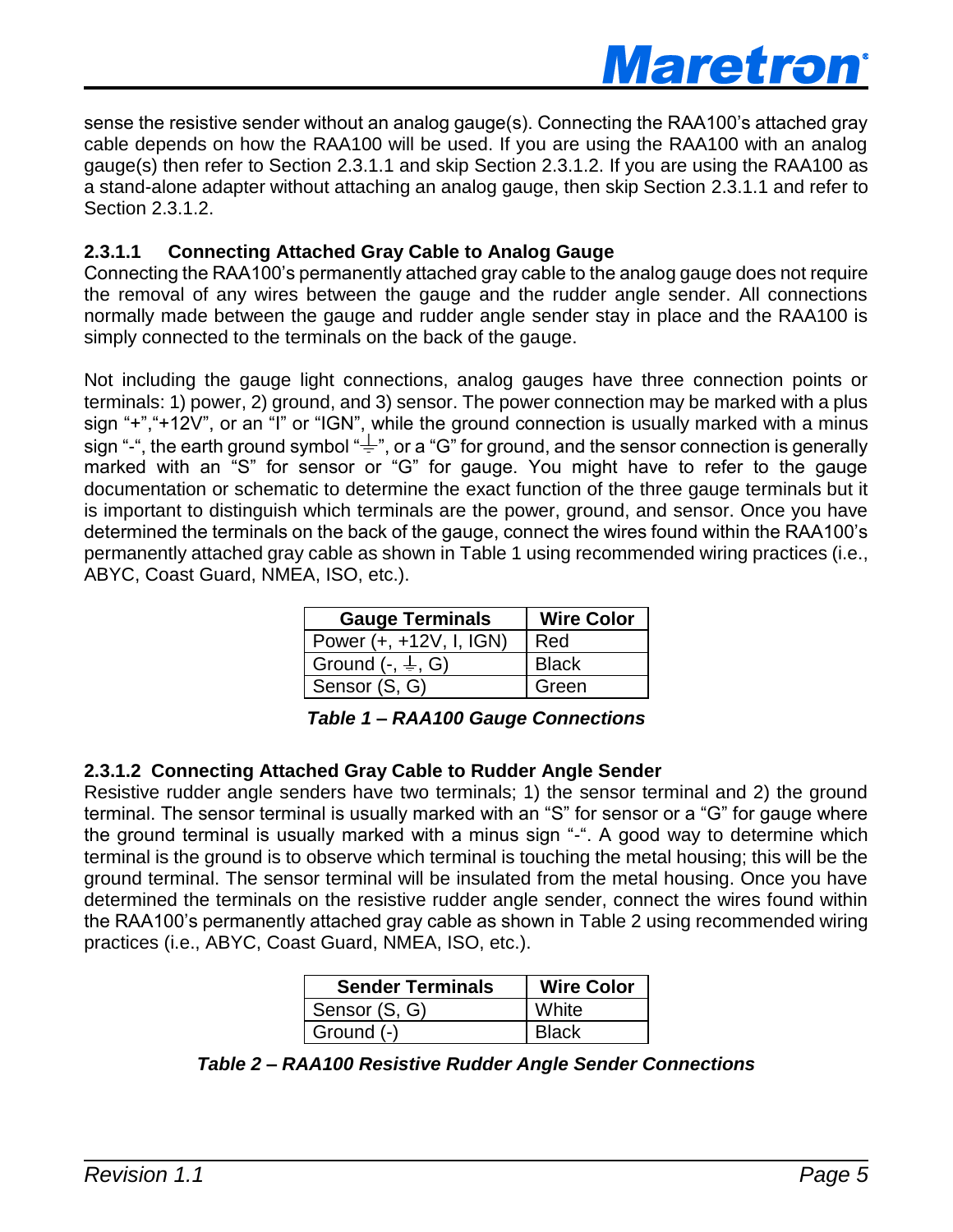#### <span id="page-9-0"></span>**2.3.2 Connecting to NMEA 2000® Interface**

The Maretron RAA100 provides a connection to an NMEA 2000® interface through a five pin male connector (see [Figure 4\)](#page-9-2). You connect the RAA100 to an NMEA 2000® network using a Maretron NMEA 2000® cable (or an NMEA 2000® compatible cable) by connecting the female end of the cable to the RAA100 (note the key on the male connector and keyway on the female connector). Be sure the cable is connected securely and that the collar on the cable connector is tightened firmly. Connect the other end of the cable (male) to the NMEA 2000® network in the same manner. The RAA100 is designed such that you can plug or unplug it from an NMEA 2000<sup>®</sup> network while the power to the network is connected or disconnected. Please follow recommended practices for installing NMEA 2000® network products.



*Figure 4 – NMEA 2000® Connector Face Views*

# <span id="page-9-2"></span><span id="page-9-1"></span>**3 Configuring the RAA100**

The RAA100 has several configurable parameters, which are shown below including the default values. If you are not using the default values, then you will need to refer to the corresponding section for configuring the RAA100 appropriately.

- 1. Rudder Instance Number Default is Rudder Instance #0 (Section [3.1\)](#page-10-0)
- 2. Operating Mode Default is *NMEA 2000® Mode* (Section [3.2\)](#page-10-1)
- 3. Resistive Sender Default is American standard (Section [3.3\)](#page-11-1)

In addition to configurable parameters, the RAA100 can be calibrated for standard resistive senders (i.e., American standard 240-30 ohm, European standard 10-180 ohms) with maximum rudder angles of 45°, or the RAA100 can be custom calibrated for any sender or maximum rudder angles. Refer to Section [3.3](#page-11-1) for choosing a standard type resistive sender or custom calibrating the RAA100.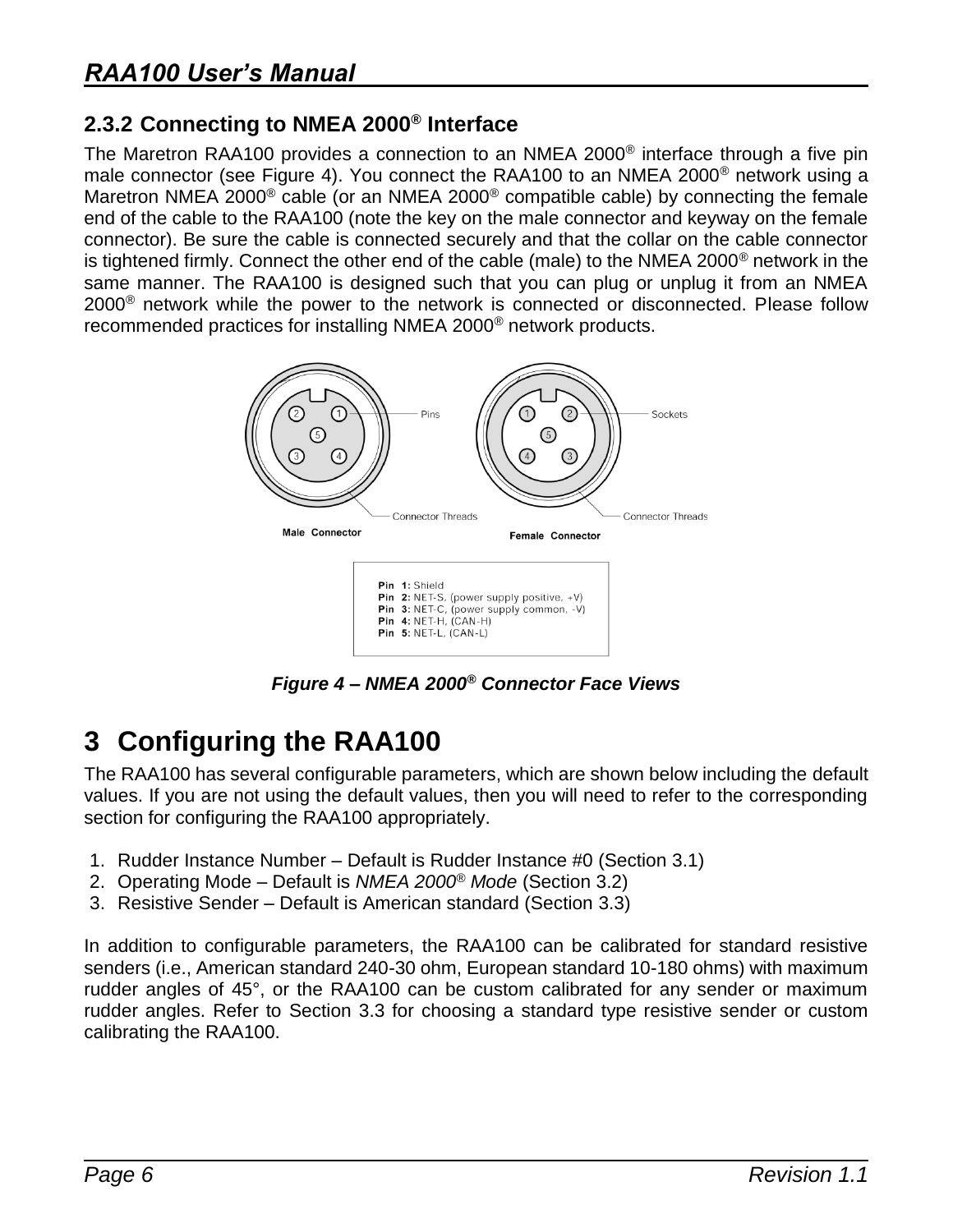

## <span id="page-10-0"></span>**3.1 Configuring Rudder Instance Number**

As shipped from the factory, the RAA100 transmits the Rudder Instance Number as "0". The NMEA 2000<sup>®</sup> network supports up to 252 rudders (0 through 251). The RAA100 is configured or programmed by choosing a RAA100 rudder instance number using a display product such as the Maretron DSM150 or DSM250, or with Maretron N2KAnalyzer® software. Refer to the appropriate configuration product user's manual for configuring the RAA100 as the manual provides detailed instruction on configuration procedures.

## <span id="page-10-1"></span>**3.2 Configuring Operating Mode**

The RAA100 operates in one of two modes: 1) *NMEA 2000® Mode*, or 2) *NMEA 2000® / Analog Gauge Mode*. You configure or place the RAA100 into *NMEA 2000® Mode* when you are connecting the RAA100 directly to the resistive rudder angle sender (see [Figure 2\)](#page-7-2) and you are not using an analog gauge. In *NMEA 2000® Mode*, the RAA100 supplies an electrical current to the resistive rudder angle sender and monitors the changing voltage as the rudder is placed in full port, center, and full starboard positions. Whenever the RAA100 is used together with an analog gauge, then you configure or place the RAA100 into *NMEA 2000® / Analog Gauge Mode*. In this mode, the analog gauge supplies the electrical current to the resistive rudder angle sender while the RAA100 monitors the changing voltage. Placing the RAA100 into *NMEA 2000® / Analog Gauge Mode* requires you to configure or program the RAA100 with the analog gauge's resistance, which is described in Section [3.2.1.](#page-10-2) You can configure or program a RAA100 operating mode through a display product such as the Maretron DSM150 or DSM250, or with Maretron N2KAnalyzer® software. Refer to the appropriate configuration product user's manual for configuring the RAA100 as the manual provides detailed instruction on configuration procedures.

#### <span id="page-10-2"></span>**3.2.1 Configuring Analog Gauge Resistance**

If you are using the RAA100 in the *NMEA 2000® / Analog Gauge Mode*, then two different analog gauge resistances need to be measured and programmed into the RAA100. You will need an ohmmeter to make the two resistive measurements, which are 1) the power terminal to sensor terminal resistance measurement (see Section [3.2.1.1\)](#page-10-3), and 2) the ground terminal to sensor terminal resistance measurement (see Section [3.2.1.2\)](#page-11-0). Once you have made these measurements, you can enter the RAA100 gauge resistances through a display product such as the Maretron DSM150 or DSM250, or with Maretron N2KAnalyzer® software. Refer to the appropriate configuration product user's manual for configuring the RAA100 as the manual provides detailed instruction on configuration procedures.

#### <span id="page-10-3"></span>**3.2.1.1 Power Terminal to Sensor Terminal Resistance Measurement**

The first resistance measurement is between the power terminal and the sensor terminal found on the back of the gauge. Before making the measurement, disconnect the power, ground, and sensor wires from the gauge. Then, measure and record the resistance between the power terminal and the sensor terminal (see Section [2.3.1.1](#page-8-0) for help in determining which terminal is which). Make sure to adjust the ohmmeter scale to give you whole numbers without over ranging (sometimes indicated by blinking display or a 1 in the far left hand digit position). If you see only numbers right of the decimal point, keep adjusting the scale down (usually the highest ohm scale is indicated by a capital M for mega-ohms or  $10<sup>6</sup>$  ohms while the next lower scale is indicated with a capital K for kilo-ohms or  $10<sup>3</sup>$  ohms). Typical resistance values between the power terminal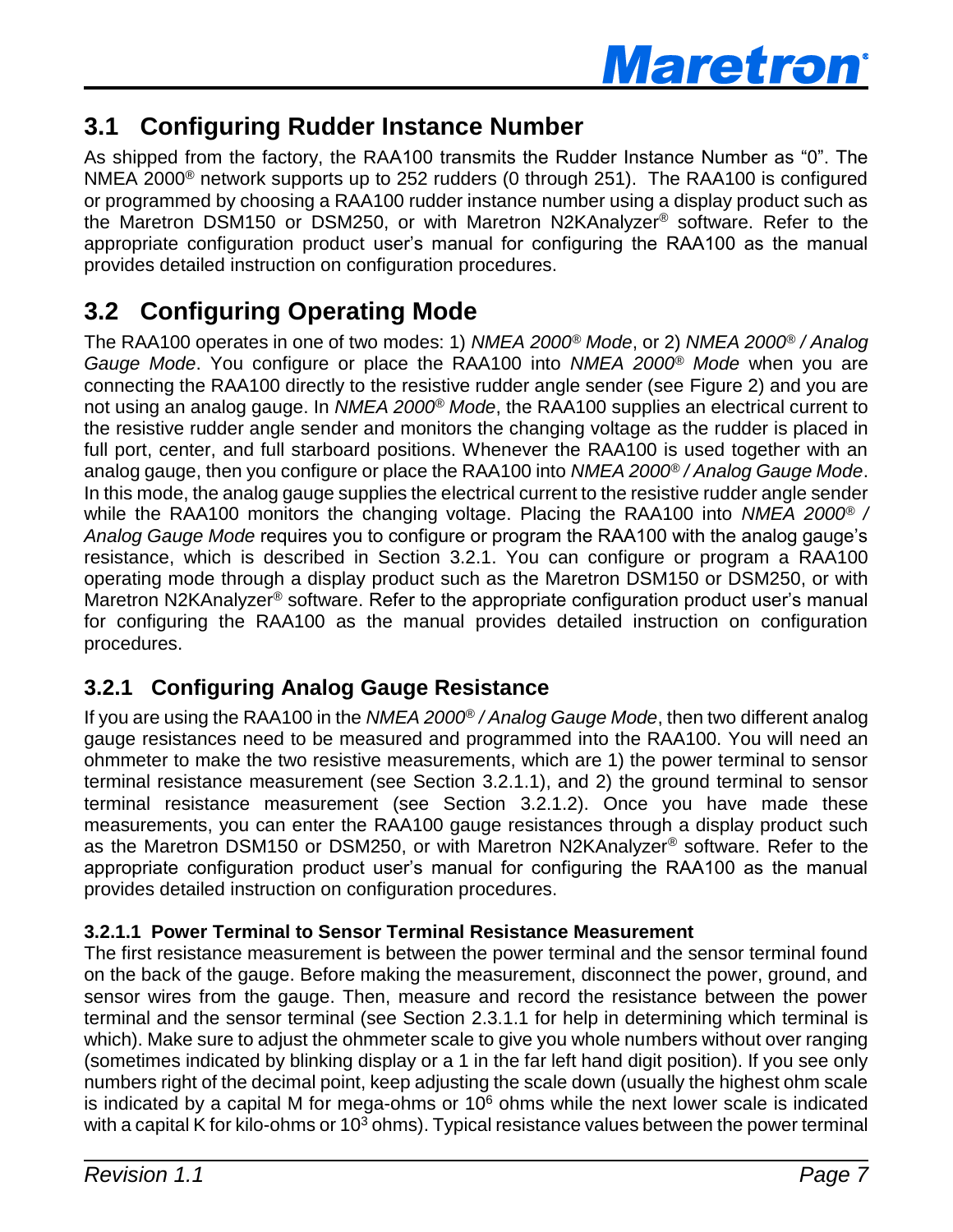and the sensor terminal are between 100 and 200 ohms so you should be able to use the 200 ohm scale.

#### <span id="page-11-0"></span>**3.2.1.2 Ground Terminal to Sensor Terminal Resistance Measurement**

The second resistance measurement is between the ground terminal and the sensor terminal found on the back of the gauge. Before making the measurement, disconnect the power, ground, and sensor wires from the gauge. Then, measure and record the resistance between the ground terminal and the sensor terminal (see Section [2.3.1.1](#page-8-0) for help in determining which terminal is which). Typical resistance values between the ground terminal and the sensor terminal are between 100 and 400 ohms, however, some gauges have very high resistance (i.e., greater than 3000 ohms). A resistance value over 3000 ohms generally indicates a low cost, low accuracy gauge (i.e., gauge reading changes with battery voltage even though the rudder angle is not changing). If the resistance measurement is above 3000 ohms, don't worry about recording the exact reading, as the maximum programmable value in the RAA100 is 3000 ohms. Maretron recommends that you custom calibrate (see Section [3.3.2\)](#page-11-3) your system whenever you are using a gauge with a reading of 3000 ohms or more. Also, you must be aware that these inexpensive gauges won't necessarily agree with the digital data available on the NMEA 2000® network as the gauges tend to be inaccurate.

## <span id="page-11-1"></span>**3.3 Standard Sender Selection or Custom Calibration**

The RAA100 is capable of accepting standard resistive values with maximum port and starboard rudder angles of 45° (see Section [3.3.1\)](#page-11-2) or it can be calibrated for any resistance range between 0 and 300 or 300 and 0 ohms or other values of maximum rudder angle using the custom calibration procedure (see Section [3.3.2\)](#page-11-3).

#### <span id="page-11-2"></span>**3.3.1 Standard Sender Selection**

The RAA100 can be used with standard resistive rudder angle senders such as the American Standard (240-30 ohms) or the European Standard (10-180 ohms). This can be a one-step calibration assuming that the maximum port and starboard rudder angles are 45°. You can select which type of sender is attached to the RAA100 using a display product such as the Maretron DSM150 or DSM250, or with Maretron N2KAnalyzer® software. Refer to the appropriate configuration product user's manual for configuring the RAA100 as the manual provides detailed instruction on configuration procedures.

#### <span id="page-11-3"></span>**3.3.2 Custom Calibration**

The RAA100 can be custom calibrated for one of several reasons:

- 1. A non-standard rudder angle sender is being used,
- 2. The maximum rudder angle (port or starboard) is other than 45°.

Regardless of the reason for custom calibrating the RAA100, you can calibrate the RAA100 using a display product such as the Maretron DSM150 or DSM250, or with Maretron N2KAnalyzer<sup>®</sup> software. Refer to the appropriate configuration product user's manual for configuring the RAA100 as the manual provides detailed instruction on configuration procedures.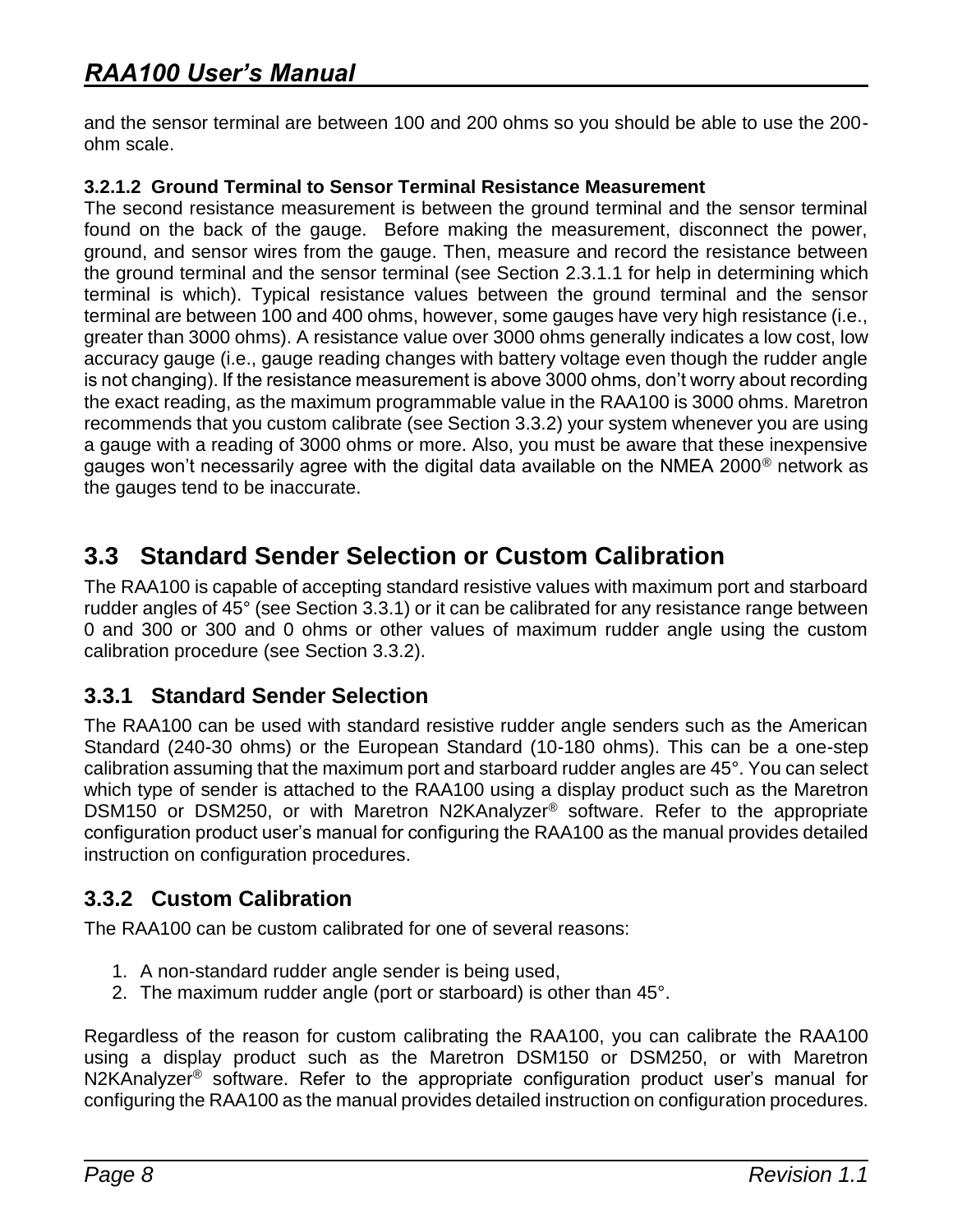

## <span id="page-12-0"></span>**4 Maintenance**

Regular maintenance is not required, however, an occasional inspection will ensure continued proper operation of the Maretron RAA100. Perform the following tasks periodically:

- Ensure that the unit is mounted securely and cannot be moved relative to the mounting surface. If the unit is loose, tighten the screws holding the cable ties.
- Check the security of the cables connected to the NMEA 2000<sup>®</sup> interface and the connections to the gauge or sender and tighten if necessary.

# <span id="page-12-1"></span>**5 Troubleshooting**

If you notice unexpected operation of the Maretron RAA100, follow the troubleshooting procedures in this section to remedy simple problems.

| <b>Symptom</b>  | <b>Troubleshooting Procedure</b>                                                                                                                                                                                                                                                                                             |
|-----------------|------------------------------------------------------------------------------------------------------------------------------------------------------------------------------------------------------------------------------------------------------------------------------------------------------------------------------|
| No rudder angle | 1. If operating in the NMEA 2000 <sup>®</sup> Mode, check the connections to the                                                                                                                                                                                                                                             |
| output          | NMEA 2000 <sup>®</sup> interface (see Section 2.3.2) and/or the connection to the<br>resistive rudder angle sender (see Section 2.3.1.2) and tighten if<br>necessary.                                                                                                                                                        |
|                 | 2. If operating in the NMEA 2000 <sup>®</sup> / Analog Gauge Mode, then check the<br>connections to the NMEA 2000 <sup>®</sup> interface (see Section 2.3.2) and/or<br>the connection to the analog gauge (see Section 2.3.1.1) and tighten if<br>necessary.                                                                 |
|                 | 3. Ensure that power is supplied to the NMEA 2000 <sup>®</sup> network. Proper<br>network power is checked by measuring the voltage at an open tee<br>between NET-S and NET-C, which should read between 9-16 volts.                                                                                                         |
|                 | 4. Ensure that both trunk line terminators are in place. Proper network<br>termination can be checked by removing network power and<br>measuring the resistance at an open tee between NET-L and NET-H<br>signals. The resistance should read approximately 60 ohms (two 120<br>ohm terminators in parallel equals 60 ohms). |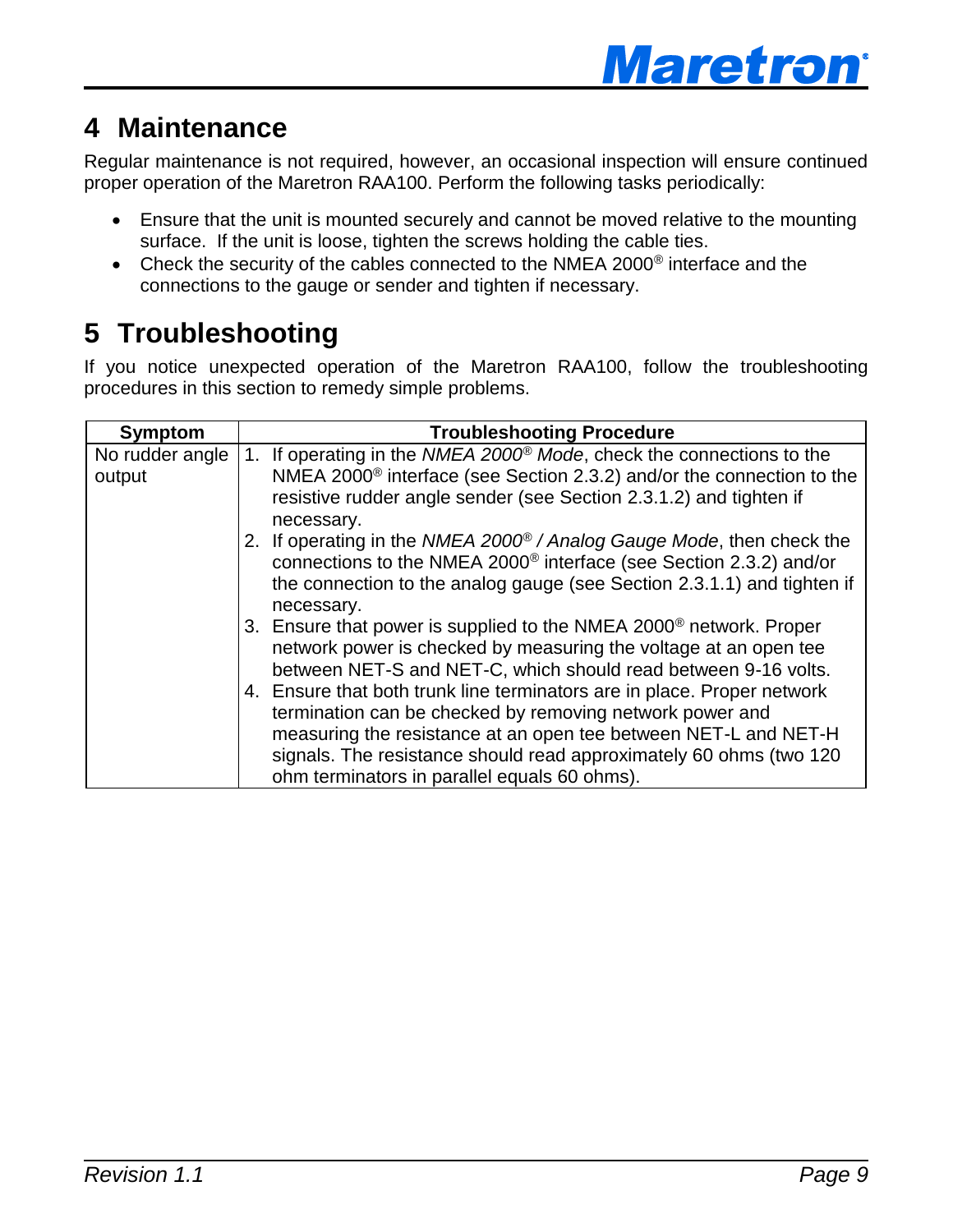| <b>Symptom</b> | <b>Troubleshooting Procedure</b>                                                                                                                  |
|----------------|---------------------------------------------------------------------------------------------------------------------------------------------------|
| Inaccurate     | 1. Remember, the accuracy of most analog gauges/resistive rudder                                                                                  |
| rudder angle   | angle senders is at best plus or minus 10%. The inaccuracies are due                                                                              |
| output         | to both the analog gauge and the resistive rudder angle senders.                                                                                  |
|                | Although the RAA100 is a precision instrument, it is only as good as                                                                              |
|                | the resistive sender, which may not be as accurate as you like. Avoid                                                                             |
|                | low cost resistive rudder angle senders if you desire good accuracy.                                                                              |
|                | 2. If using a standard resistive rudder angle sender (American standard                                                                           |
|                | 240-30 ohm, European standard 10-180 ohms), make sure you have                                                                                    |
|                | correctly configured the RAA100 for the appropriate standard (see                                                                                 |
|                | Section 3.3.1). If you use the standard setting, the maximum angles                                                                               |
|                | for the rudder must be 45°. If the maximum rudder angle is other than                                                                             |
|                | 45°. You must use custom calibration.                                                                                                             |
|                | 3. If using a standard resistive rudder angle sender (i.e., American or                                                                           |
|                | European), you may want to consider custom calibration (see Section                                                                               |
|                | 3.3.2). The standard sensor values assume that you're the rudder is at<br>45° port and starboard at the end of its travel Custom calibration will |
|                | use actual minimum and maximum resistive values and allow you to                                                                                  |
|                | program the maximum port and starboard angles instead of assuming                                                                                 |
|                | that the rudder angle is at 45° at the standard resistive extremes.                                                                               |
|                | 4. If using custom calibration, re-calibrate the RAA100 (see Section                                                                              |
|                | $3.3.2$ ).                                                                                                                                        |
|                | 5. If operating in the NMEA 2000 <sup>®</sup> / Analog Gauge Mode, ensure correct                                                                 |
|                | analog gauge resistive values have been configured or programmed                                                                                  |
|                | into the RAA100 (see Section 3.2.1)                                                                                                               |

*Figure 5 – Troubleshooting Guide*

<span id="page-13-0"></span>If these steps do not solve your problem, please contact Maretron Technical Support (refer to Section [7](#page-15-0) for contact information).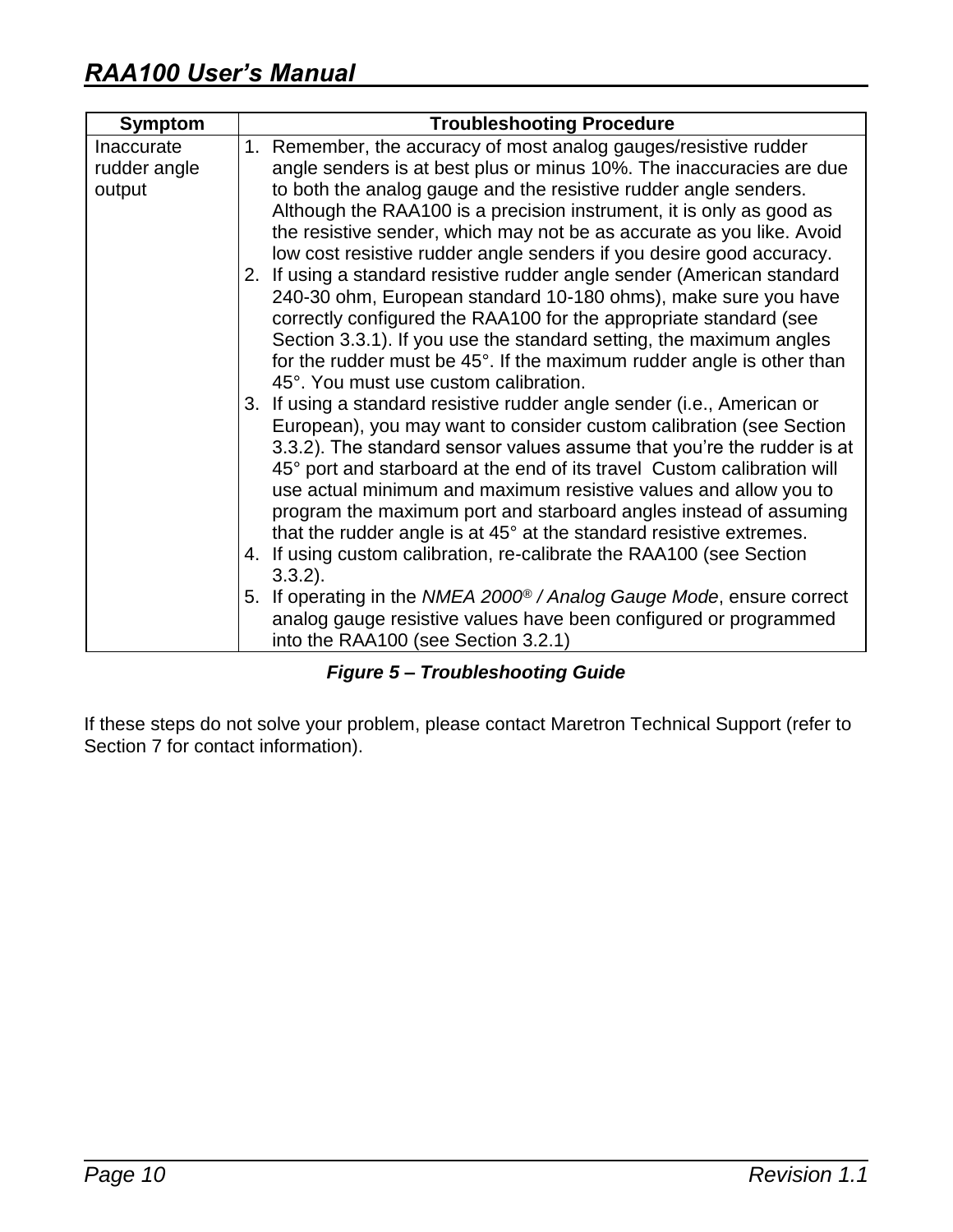

# <span id="page-14-0"></span>**6 Technical Specifications**

#### **Specifications**

| <b>Parameter</b>             | Value       | <b>Comment</b>                                           |
|------------------------------|-------------|----------------------------------------------------------|
| Accuracy                     | $+/-2%$     | Does Not Include Inaccuracies of Analog Gauge or Sender  |
| <b>Resolution</b>            | $+/-1%$     | Worst Case (Resolution Better at High Resistance Values) |
| American Standard Senders    | 240-30 ohms | Standard Sender Types are User Selectable                |
| European Standard Senders    | 10-180 ohms | Standard Sender Types are User Selectable                |
| Calibration Resistance Range | 0-300 ohms  | Non-Standard Sender Calibration                          |
| Electronic Calibration       | Yes.        | Eliminates need to mechanically adjust or calibrate      |
| Analog Gauge Support         | Yes.        | Can be Used With or Without Analog Gauges                |

#### **Certifications**

| <b>Parameter</b>                                               | <b>Comment</b>                |
|----------------------------------------------------------------|-------------------------------|
| <b>INMEA 2000</b>                                              | Level B+                      |
| Maritime Navigation and Radiocommunication Equipment & Systems | IEC 61162-3                   |
| Maritime Navigation and Radiocommunication Equipment & Systems | Tested to IEC 60945           |
| <b>FCC and CE Mark</b>                                         | Electromagnetic Compatibility |

## **NMEA 2000**® **Parameter Group Numbers (PGNs) - See Appendix A for Details**

| <b>Description</b>         | PGN#   | <b>PGN Name</b>                        | <b>Default Rate</b> |
|----------------------------|--------|----------------------------------------|---------------------|
| Periodic Data PGNs         | 127545 | Rudder                                 | 10 Times/Second     |
| Response to Requested PGNs | 126464 | <b>PGN List (Transmit and Receive)</b> | N/A                 |
|                            | 126996 | <b>Product Information</b>             | N/A                 |
|                            | 126998 | Configuration Information              | N/A                 |
| <b>Protocol PGNs</b>       | 059392 | <b>ISO Acknowledge</b>                 | N/A                 |
|                            | 059904 | <b>ISO Request</b>                     | N/A                 |
|                            | 060928 | <b>ISO Address Claim</b>               | N/A                 |
|                            | 065240 | <b>ISO Address Command</b>             | N/A                 |
|                            | 126208 | NMEA Request/Command/Acknowledge       | N/A                 |

#### **Electrical**

| <b>Parameter</b>                  | Value         | <b>Comment</b>                          |
|-----------------------------------|---------------|-----------------------------------------|
| <b>Operating Voltage</b>          | 9 to 16 Volts | <b>DC</b> Voltage                       |
| Power Consumption                 | $<$ 100 $mA$  | Average Current Drain                   |
| Load Equivalence Number (LEN)     |               | $NMEA 2000^{\circ}$ Spec. (1LEN = 50mA) |
| <b>Reverse Battery Protection</b> | Yes           | <b>Indefinitely</b>                     |
| Load Dump Protection              | Yes           | Energy Rated per SAE J1113              |

#### **Mechanical**

| <b>Parameter</b> | Value                            | <b>Comment</b>                                     |
|------------------|----------------------------------|----------------------------------------------------|
| Size             | $3.9'''$ x 1.2" x 1.0"           | Excluding NMEA 2000 <sup>®</sup> Connector & Cable |
|                  | $(99mm \times 30mm \times 25mm)$ |                                                    |
| Weight           | $9$ oz. $(255g)$                 |                                                    |
| Mounting         | Any Orientation                  |                                                    |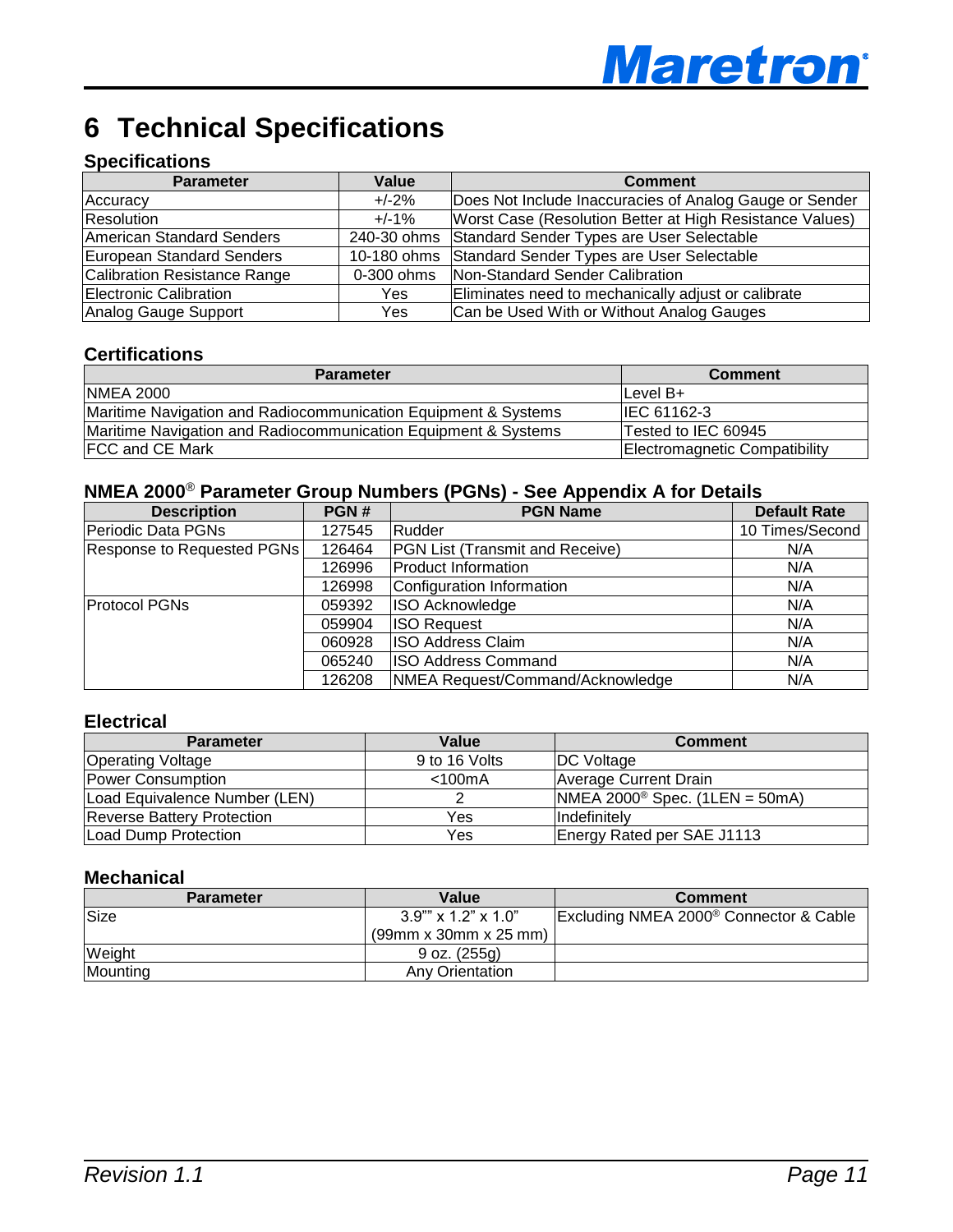#### **Environmental**

| <b>Parameter</b>             | Value                                                                  |
|------------------------------|------------------------------------------------------------------------|
| IEC 60945 Classification     | Exposed                                                                |
| Degree of Protection         | IP <sub>67</sub>                                                       |
| <b>Operating Temperature</b> | $-25^{\circ}$ C to 55 $^{\circ}$ C                                     |
| Storage Temperature          | -40 $^{\circ}$ C to 70 $^{\circ}$ C                                    |
| <b>Relative Humidity</b>     | 93%RH @40° per IEC60945-8.2                                            |
| Vibration                    | 2-13.2Hz @ ±1mm, 13.2-100Hz @ 7m/s <sup>2</sup> per IEC 60945-8.7      |
| Rain and Spray               | 12.5mm Nozzle @ 100liters/min from 3m for 30min per IEC 60945-8.8      |
| Solar Radiation              | Ultraviolet B, A, Visible, and Infrared per IEC 60945-8.10             |
| Corrosion (Salt Mist)        | 4 times 7days @ 40°C, 95%RH after 2 hour Salt Spray Per IEC 60945-8.12 |
| Electromagnetic Emission     | Conducted and Radiated Emission per IEC 60945-9                        |
| Electromagnetic Immunity     | Conducted, Radiated, Supply, and ESD per IEC 60945-10                  |
| <b>Safety Precautions</b>    | Dangerous Voltage, Electromagnetic Radio Frequency per IEC 60945-12    |

# <span id="page-15-0"></span>**7 Technical Support**

If you require technical support for Maretron products, you can reach us in one of the following ways:

| Telephone:      | 1-866-550-9100                 |
|-----------------|--------------------------------|
| Fax:            | 1-602-861-1777                 |
| E-mail:         | support@maretron.com           |
| World Wide Web: | http://www.maretron.com        |
| Mail:           | Maretron, LLP                  |
|                 | <b>Attn: Technical Support</b> |
|                 | 9014 N. 23rd Ave Suite 10      |
|                 | Phoenix, AZ 85021 USA          |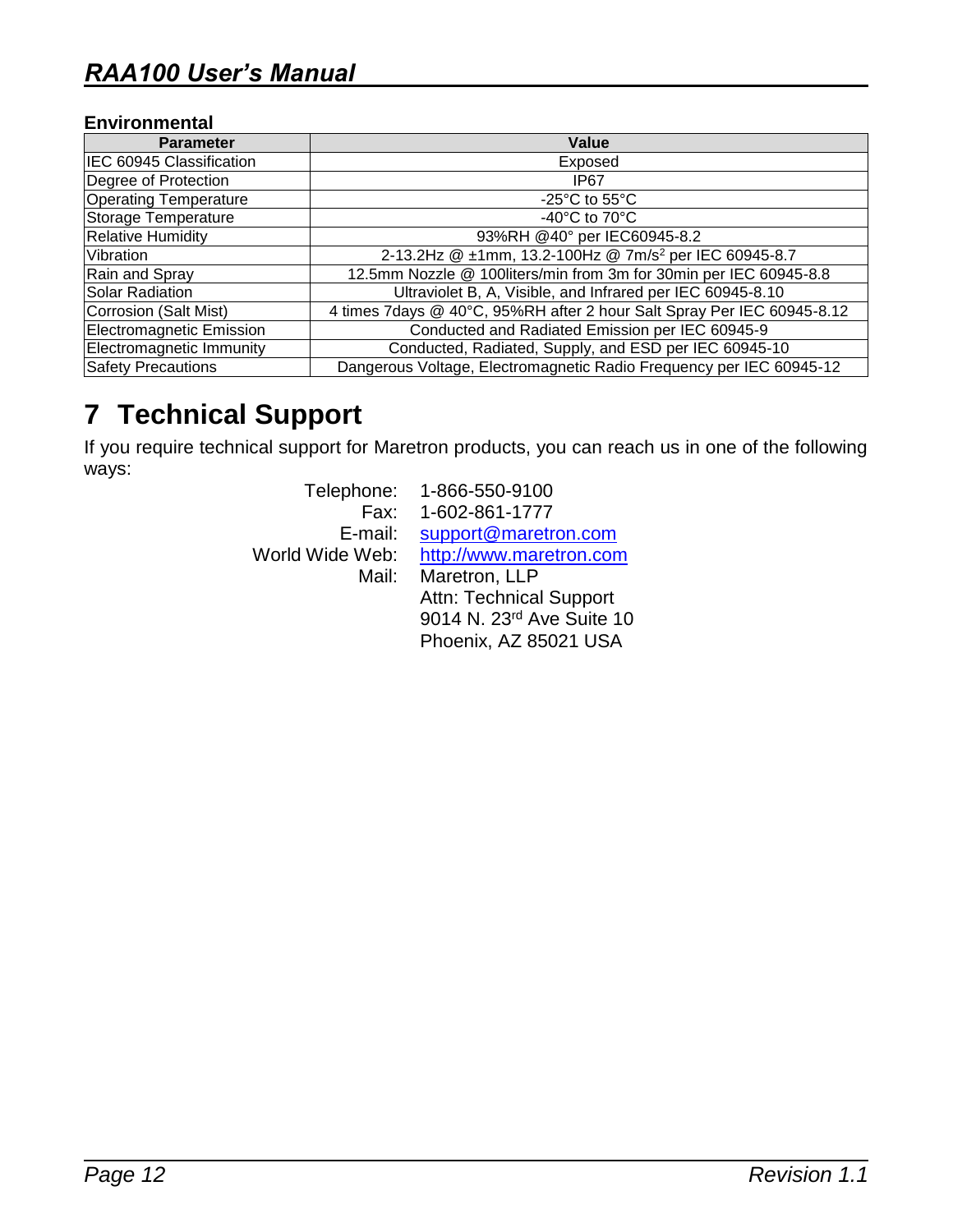

## <span id="page-16-0"></span>**8 Maretron (2 Year) Limited Warranty**

Maretron warrants the RAA100 to be free from defects in materials and workmanship for **two (2) years** from the date of original purchase. If within the applicable period any such products shall be proved to Maretron's satisfaction to fail to meet the above limited warranty, such products shall be repaired or replaced at Maretron's option. Purchaser's exclusive remedy and Maretron's sole obligation hereunder, provided product is returned pursuant to the return requirements below, shall be limited to the repair or replacement, at Maretron's option, of any product not meeting the above limited warranty and which is returned to Maretron; or if Maretron is unable to deliver a replacement that is free from defects in materials or workmanship, Purchaser's payment for such product will be refunded. Maretron assumes no liability whatsoever for expenses of removing any defective product or part or for installing the repaired product or part or a replacement therefore or for any loss or damage to equipment in connection with which Maretron's products or parts shall be used. With respect to products not manufactured by Maretron, Maretron's warranty obligation shall in all respects conform to and be limited to the warranty actually extended to Maretron by its supplier. The foregoing warranties shall not apply with respect to products subjected to negligence, misuse, misapplication, accident, damages by circumstances beyond Maretron's control, to improper installation, operation, maintenance, or storage, or to other than normal use or service.

THE FOREGOING WARRANTIES ARE EXPRESSLY IN LIEU OF AND EXCLUDES ALL OTHER EXPRESS OR IMPLIED WARRANTIES, INCLUDING BUT NOT LIMITED TO THE IMPLIED WARRANTIES OF MERCHANTABILITY AND OF FITNESS FOR A PARTICULAR PURPOSE.

Statements made by any person, including representatives of Maretron, which are inconsistent or in conflict with the terms of this Limited Warranty, shall not be binding upon Maretron unless reduced to writing and approved by an officer of Maretron.

IN NO CASE WILL MARETRON BE LIABLE FOR INCIDENTAL OR CONSEQUENTIAL DAMAGES, DAMAGES FOR LOSS OF USE, LOSS OF ANTICIPATED PROFITS OR SAVINGS, OR ANY OTHER LOSS INCURRED BECAUSE OF INTERRUPTION OF SERVICE. IN NO EVENT SHALL MARETRON'S AGGREGATE LIABILITY EXCEED THE PURCHASE PRICE OF THE PRODUCT(S) INVOLVED. MARETRON SHALL NOT BE SUBJECT TO ANY OTHER OBLIGATIONS OR LIABILITIES, WHETHER ARISING OUT OF BREACH OF CONTRACT OR WARRANTY, TORT (INCLUDING NEGLIGENCE), OR OTHER THEORIES OF LAW WITH RESPECT TO PRODUCTS SOLD OR SERVICES RENDERED BY MARETRON, OR ANY UNDERTAKINGS, ACTS OR OMISSIONS RELATING THERETO.

Maretron does not warrant that the functions contained in any software programs or products will meet purchaser's requirements or that the operation of the software programs or products will be uninterrupted or error free. Purchaser assumes responsibility for the selection of the software programs or products to achieve the intended results, and for the installation, use and results obtained from said programs or products. No specifications, samples, descriptions, or illustrations provided Maretron to Purchaser, whether directly, in trade literature, brochures or other documentation shall be construed as warranties of any kind, and any failure to conform with such specifications, samples, descriptions, or illustrations shall not constitute any breach of Maretron's limited warranty.

#### **Warranty Return Procedure:**

To apply for warranty claims, contact Maretron or one of its dealers to describe the problem and determine the appropriate course of action. If a return is necessary, place the product in its original packaging together with proof of purchase and send to an Authorized Maretron Service Location. You are responsible for all shipping and insurance charges. Maretron will return the replaced or repaired product with all shipping and handling prepaid except for requests requiring expedited shipping (i.e. overnight shipments). Failure to follow this warranty return procedure could result in the product's warranty becoming null and void.

Maretron reserves the right to modify or replace, at its sole discretion, without prior notification, the warranty listed above. To obtain a copy of the then current warranty policy, please go to the following web page:

<http://www.maretron.com/company/warranty.php>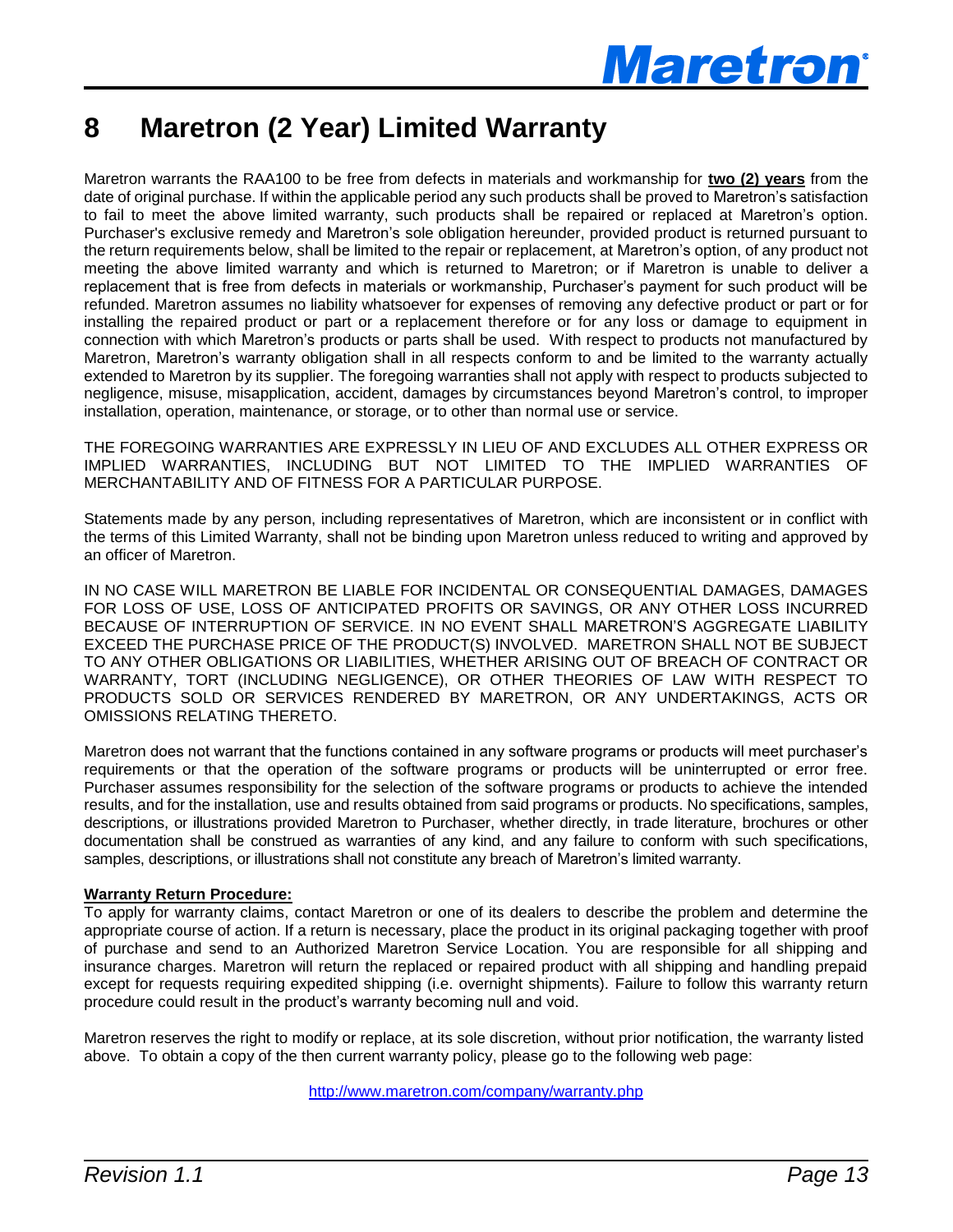This page intentionally left blank